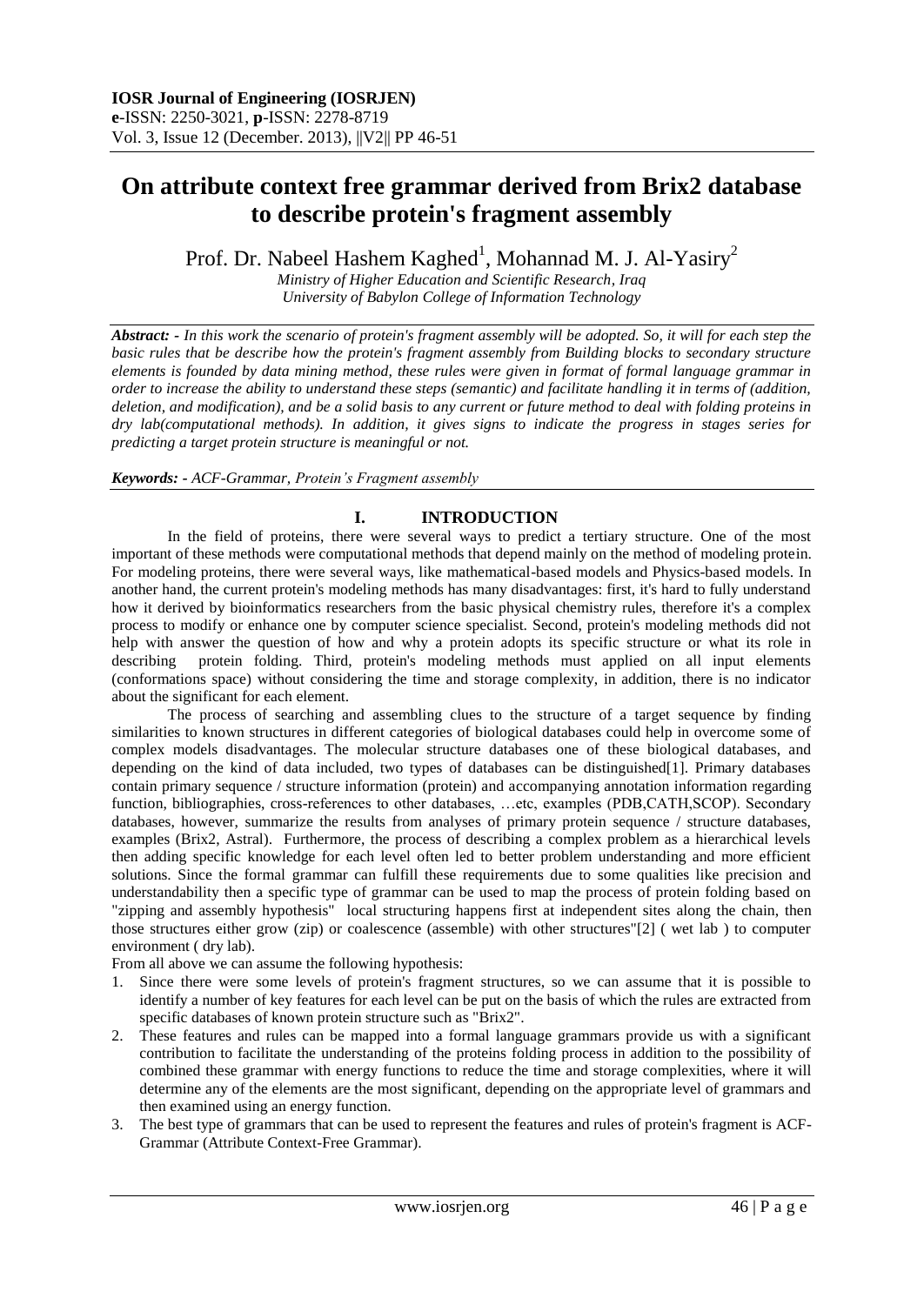# **II. THE PROPOSED SYSTEM**

The proposed system contain three stages based on ACF-Grammar requirements (Attributes, CF-Grammar, and Rules ). First stage consider with protein fragment's Attributes that must founded. Second stage consider with protein fragment's CF-Grammar. Third stage consider with protein fragment's ACF-Grammar. The proposed system was implemented in C#. All analysis and control of the programs was achieved using sets of scripts written in SQL and driven from a relational database of the BriX2 data implemented using the freely available object-relational database MySQL workbench 6.0 (http://www.MySQL.com). Analysis was performed on (a core 2 due processor and 3 GB RAM) machine running windows vista.

The following algorithm describe the main steps of proposed system :

| Input      | $BriX2$ .                                                                                |  |  |
|------------|------------------------------------------------------------------------------------------|--|--|
| Output     | Attributes tables and ACF-Grammar for protein's fragment assembly                        |  |  |
| ALGORITHM: |                                                                                          |  |  |
| Step 1     | Determining the rules that govern the process of element's association with each other.  |  |  |
| Step 2     | Split elements into classes according to certain criteria.                               |  |  |
| Step 3     | Find central element for each class.                                                     |  |  |
| Step 4     | previous and subsequent elements to all central fragment<br><i>Identify</i><br>then      |  |  |
|            | the important attributes that will help determine the importance of resultant<br>extract |  |  |
|            | Building Block (BB).                                                                     |  |  |
| Step 5     | Write CF-Grammar that describe these steps.                                              |  |  |
| Step 6     | Generate ACF-Grammar that describe the process using above (CF-Grammar,                  |  |  |
|            | Attributes, and Rules).                                                                  |  |  |
| Step 7     | END.                                                                                     |  |  |

The block diagram of proposed system as follow:



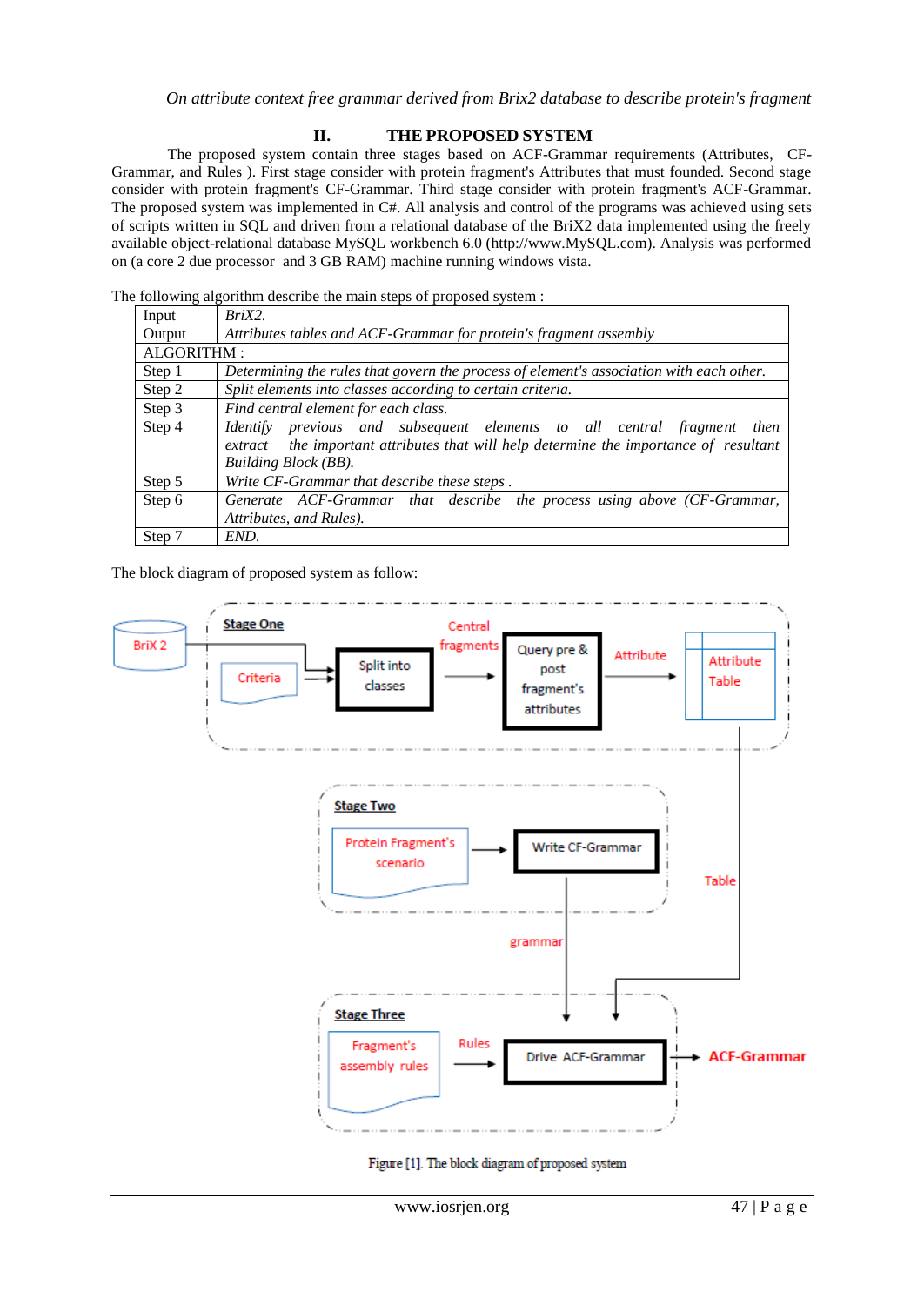### *2.1 BriX 2 :[3]*

It's a database of protein building blocks for structural analysis, modeling and design. It directed to identifying recurrent protein fragments, which are frequently reused as building blocks to construct proteins that were till now thought to be unrelated.

BriX contains two levels: the class level, and the fragment level. Classes can be sorted and filtered on (1) class size, (2) fragment length (from 4 to 14 residues), (3) clustering threshold describing the compactness of the classes, (4) minimum and maximum percentage of helix, loop, sheet and turn content and (5) regular expressions of the amino acid sequence and secondary structure as determined by DSSP (Dictionary of Protein Secondary Structure).

The BriX database contains fragments from over 7000 non-homologous proteins from the ASTRAL40 (set of 7290 proteins sharing <40% of sequence homology) and WHAT IF (set of 1259 non-redundant proteins) collection, segmented in lengths from 4 to 14 residues and clustered according to backbone similarity with a hierarchical clustering algorithm, summing up to a content of 2 million fragments per length. It available online (http://brix.crg.es) and can be accessed through a user-friendly web-interface or can be downloaded in the form of SQL file.



Figure [2]. Number of BriX classes for lowest class thresholds per length. A peak in the number of classes can be observed at fragment length 7 and class threshold 0.5 Å

#### *2.2 Split into classes :*

Depend on fragments' length [ from 4 -14 residues ] a classification criteria was used . Then for each fragment length, a centroid fragment is fetched based on RMSD thresholds from 0.6 to 1 Angstrom that describing the compactness of the classes[4]. Then saved in a table of central fragment for each length.



#### *2.3 Query pre & post fragment's attributes :*

Depend on central fragment's table for each length, a pre & post fragments are fetched. Then extract specific attributes like ( FragmentID, aa\_Sequence, Structure, Nex-f-ID, Nex-seq, Nex-stru, Pre-f-ID, Pre-seq, Pre-stru). All that done by using sub-query statements ( it is a nested "select" statement in SQL).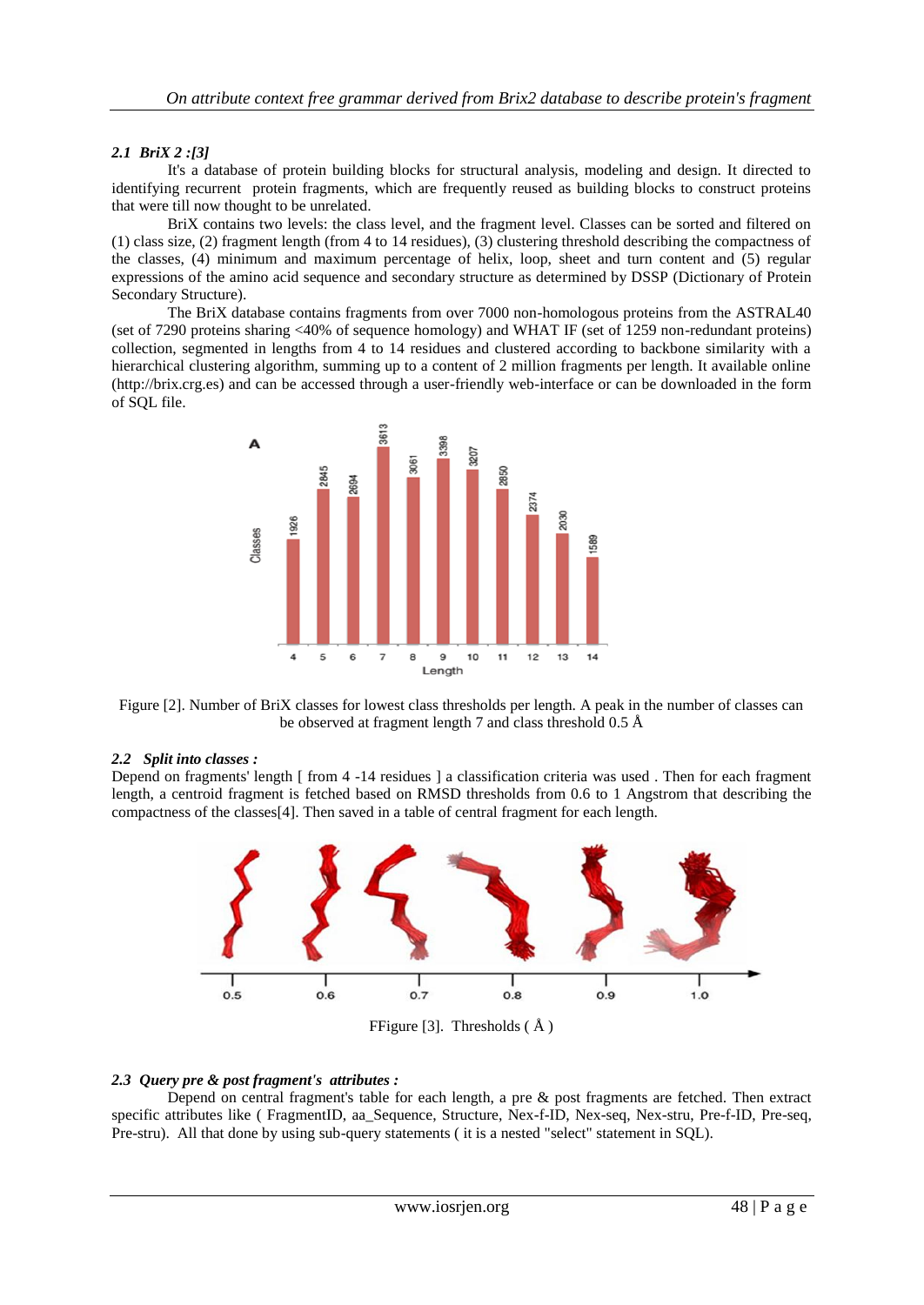## *2.4 Write a CF-Grammar :*

To illustrate of how the CF-Grammar can be represent the protein's fragment assembly, a definition to the terminals and non-terminals in this CF-Grammar is needed. After that, a general template to represent protein's fragment assembly by the CF-Grammar is introduced based on a sound scenario.

The protein's fragment assembly can be classified into levels that most effectively indicate their stages in protein zipping and assembly mechanism. A protein's fragment can be part of multiple Building Block in these levels. Each class has its name indicating the general category; the set of classes will be denoted by Table[1]. These classes represent the non-terminals in the CF-Grammar whereas the segments represent the terminals of the CF-Grammar.

| <b>Classes</b>             | <b>Abbreviations</b> |
|----------------------------|----------------------|
| <b>Secondary Structure</b> | -Sec-Stru            |
| Next Building Block        | Nex-BBs              |
| Previous Building Block    | Pre-BBs              |
| <b>Building Block</b>      | <b>BB</b>            |

Table [1]. Abbreviations of some classes stages in protein's fragment assembly

The most two important key points in the protein's fragment assembly scenario are (orientation, and secondary structure information) of previous and subsequent to the central fragment. Based on the idea in figure[4] below that depict how to find the correct orientations and the expected secondary structure information (type, length) for each centroid fragment.



Figure [4]. The basic idea of protein's fragment assembly

The correct orientations can be preserved by find the previous fragment with last three amino acids identical to the first three amino acids in the center fragment and the subsequent fragment with first three amino acids identical to the last three amino acids in the center fragment.

The expected secondary structure can be found by select a previous and subsequent fragments with same length of center fragment then find how many amino acids needed in each direction to complete the current secondary structure.

## *2.5 Derive the ACF-Grammar :*

To illustrate of how the ACF-Grammar can be derived to represent the protein's fragment assembly, An Attribute context-free grammar ACF-Grammar consists of three elements, a CF-Grammar, a finite set of attributes Att, and a finite set of semantic rules R[5]. The set of attributes Att includes knowledge about grammar symbols which produced in stage one. A set of terminal and non-terminal symbols in CF-Grammar production "p" represent the protein's fragment assembly scenario that produced in stage two. A finite set of semantic rules R is associated with each production "p". in the proposed system, a two types for these semantic rules was implemented: copy rules and check rules. The copy rule, as its name, copies the attribute value from Xi to Yj , where Xi, Yj belong to Non-terminal symbols. The check rule checks for some conditions to be satisfied. Finally, the ACF-Grammar that represent the protein's fragment assembly can be put in table that has three fields ( levels, productions, and semantic rules).

## **III. EMPIRICAL RESULTS DISCUSSION**

In this section the attribute table, CF-Grammar, and ACF-Grammar that were obtained from the proposed system must discusses. The table contain a number of attributes like ( FragmentID, aaSequence,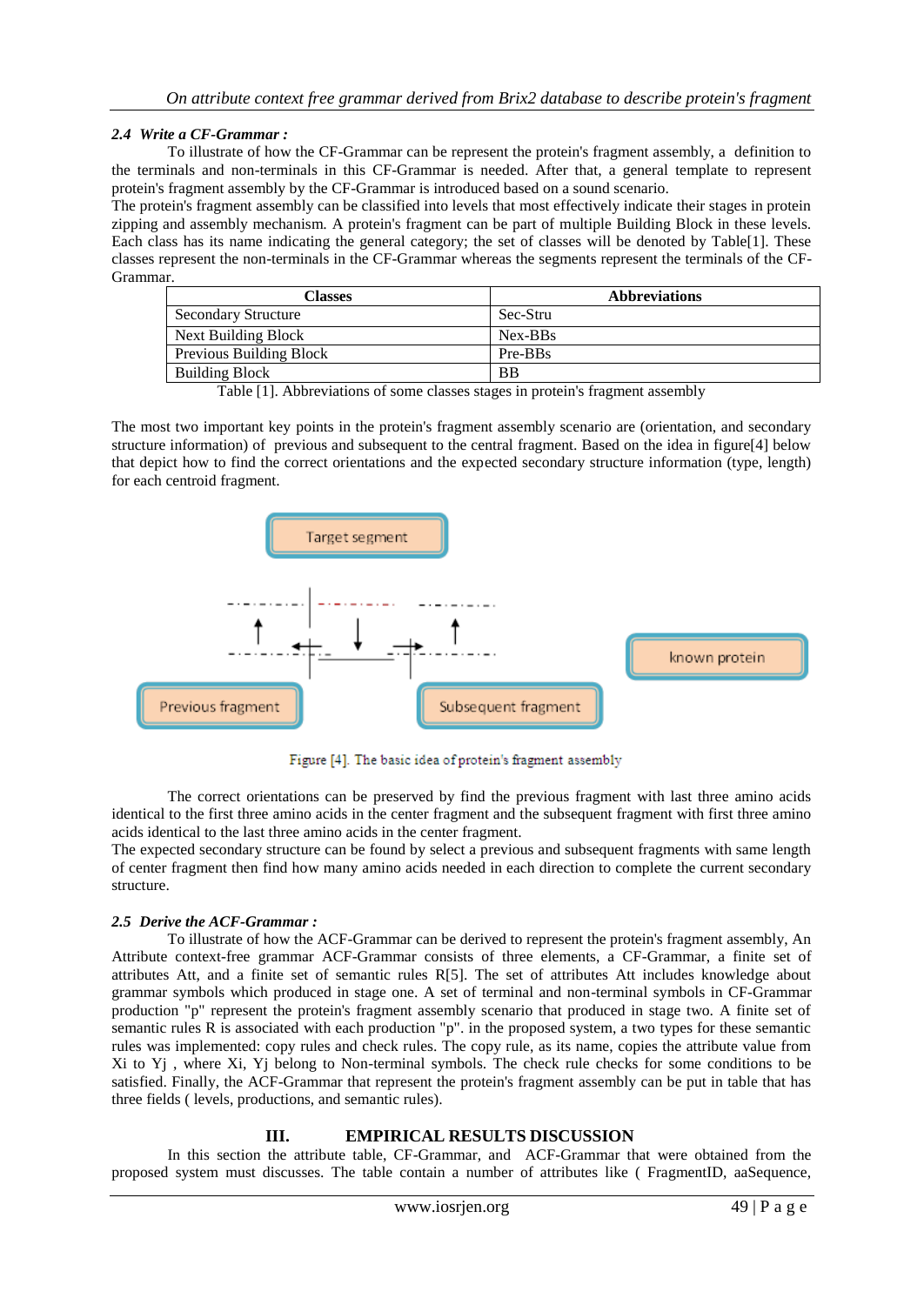Structure, Nex-f-ID, Nex-seq, Nex-stru, Pre-f-ID, Pre-seq, Pre-stru). While, there are 10 different lengths of segment (4 -14 ), so for each length there is a table hold above attributes. After analysis each table separately, a results about the count of all centroid fragments, with and without next fragment, and with and without previous fragment are gained. Example, segment length "14" contain 5488 centroid, 33 centroid that have no next fragments, 25 centroid that have no previous fragments, 9 centroid without next & previous fragments, and 5436 centroid that have next & previous fragments.

The above statistics can be used to evaluate the results from applying the proposed system on unknown protein structure to find out the expected fragments semantic with the same fragment residue number.

To understand Grammars  $G = (\Sigma, V, S, P)$ , an introduction to few of their essentials terms was needed. An alphabet (let  $\Sigma$  be an alphabet) is a finite nonempty set of symbols. Symbols are assumed to be indivisible. "A" string over an alphabet  $\Sigma$  is a finite sequence of symbols of  $\Sigma$ . The number of symbols in a string x is called its length, denoted by |x|. It is convenient to introduce a notation  $\varepsilon$  for the empty string, which contains no symbols at all. The set of all strings over an alphabet  $\Sigma$  is denoted by  $\Sigma^*$ . A sentential form is any string of terminals and non-terminals, i.e., a string over  $\Sigma$  U V.

Four classes of grammars are obtained by gradually increasing the restrictions that the production rules have to obey. This classification is due to Chomsky [6,7] and is called the Chomsky hierarchy. The following explanation [8] and graph briefly describes all grammar types.

Let  $G = (\Sigma, V, S, P)$  be a grammar.

1. G is called a Type-0 grammar or an unrestricted grammar.

2. G is a Type-1 or context-sensitive grammar if each production  $A \rightarrow a$  in "P" satisfies  $|A| \le |a|$ . By "special dispensation," we also allow a Type-1 grammar to have the production  $S \rightarrow \varepsilon$ , provided "S" does not appear on the right-hand side of any production.

3. G is a Type-2 or context-free grammar if each production  $A \rightarrow a$  in "P" satisfies  $|A| = 1$ ; i.e., "A" is a single non-terminal.

4. G is a Type-3 or right-linear or regular grammar if each production has one of the following three forms:

 $A \rightarrow cB$ ,  $A \rightarrow c$ ,

 $A \rightarrow \varepsilon$ 

where "A", "B" are non-terminals (with  $B = A$  allowed) and "c" is a terminal

The language generated by a Type-i grammar is called a Type-i language,  $i = 0, 1, 2, 3$ . For each  $i = 0, 1, 2$ , the class of Type-i languages properly contains the class of Type- $(i+1)$  languages 8 and this can clearly be seen in figure [5] below:



Figure [5]. Hierarchies of grammars

After this small introduction a general template to represent protein's fragment assembly by the CF-Grammar is introduced.

CF-Grammar of protein's fragment assembly is:

```
\text{Sec-Stru} \rightarrow \text{Pre-BBs} \quad \text{BB} \quad \text{Nex-BBs}Pre-BBs → Pre-BBs BB | εNex-BBs → BB Nex-BBs | ε
BB \rightarrow seg 4 | seg 5 | . . . seg_14
```